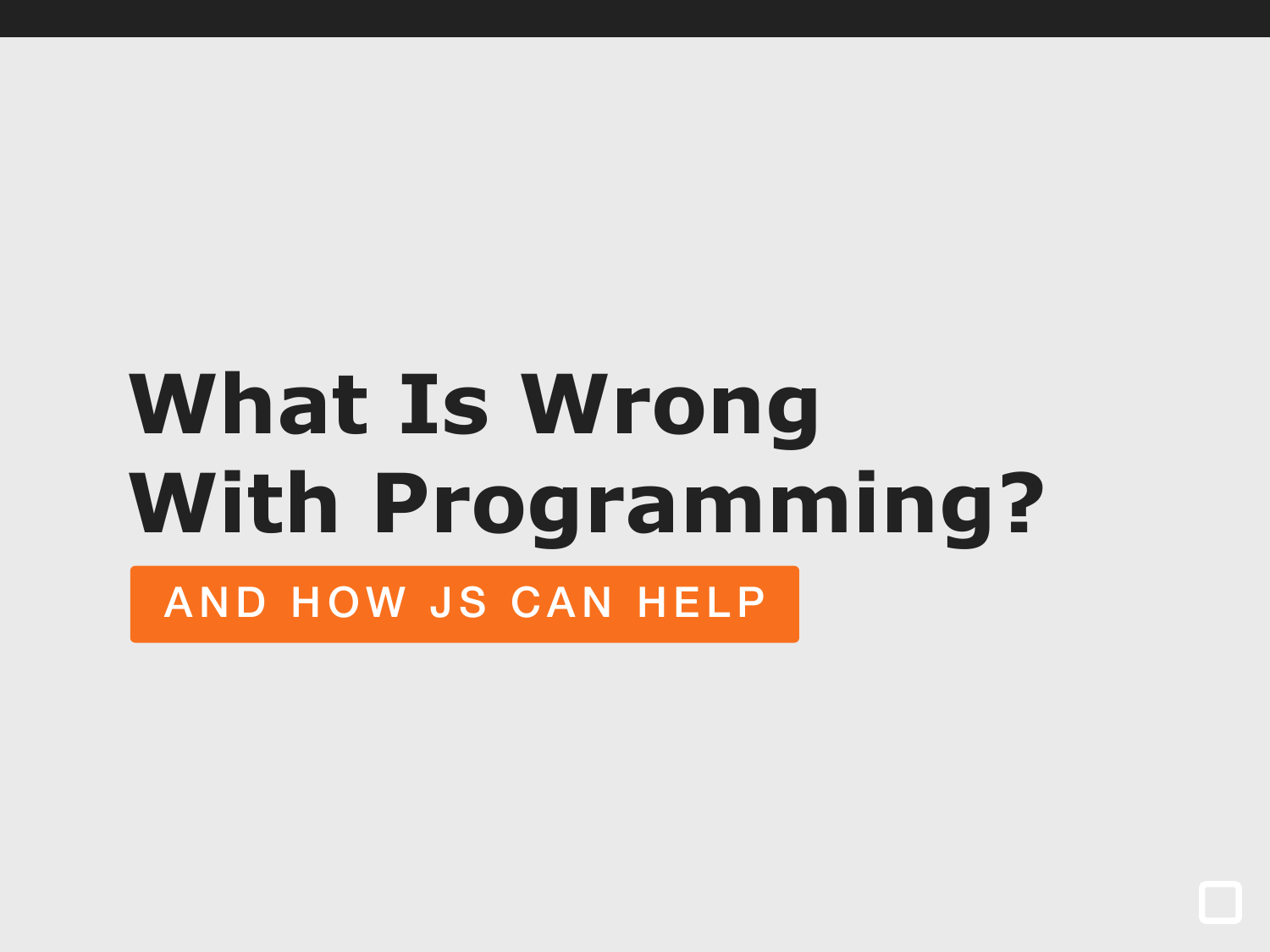## STUDENTS ARE **NOT INTERESTED**…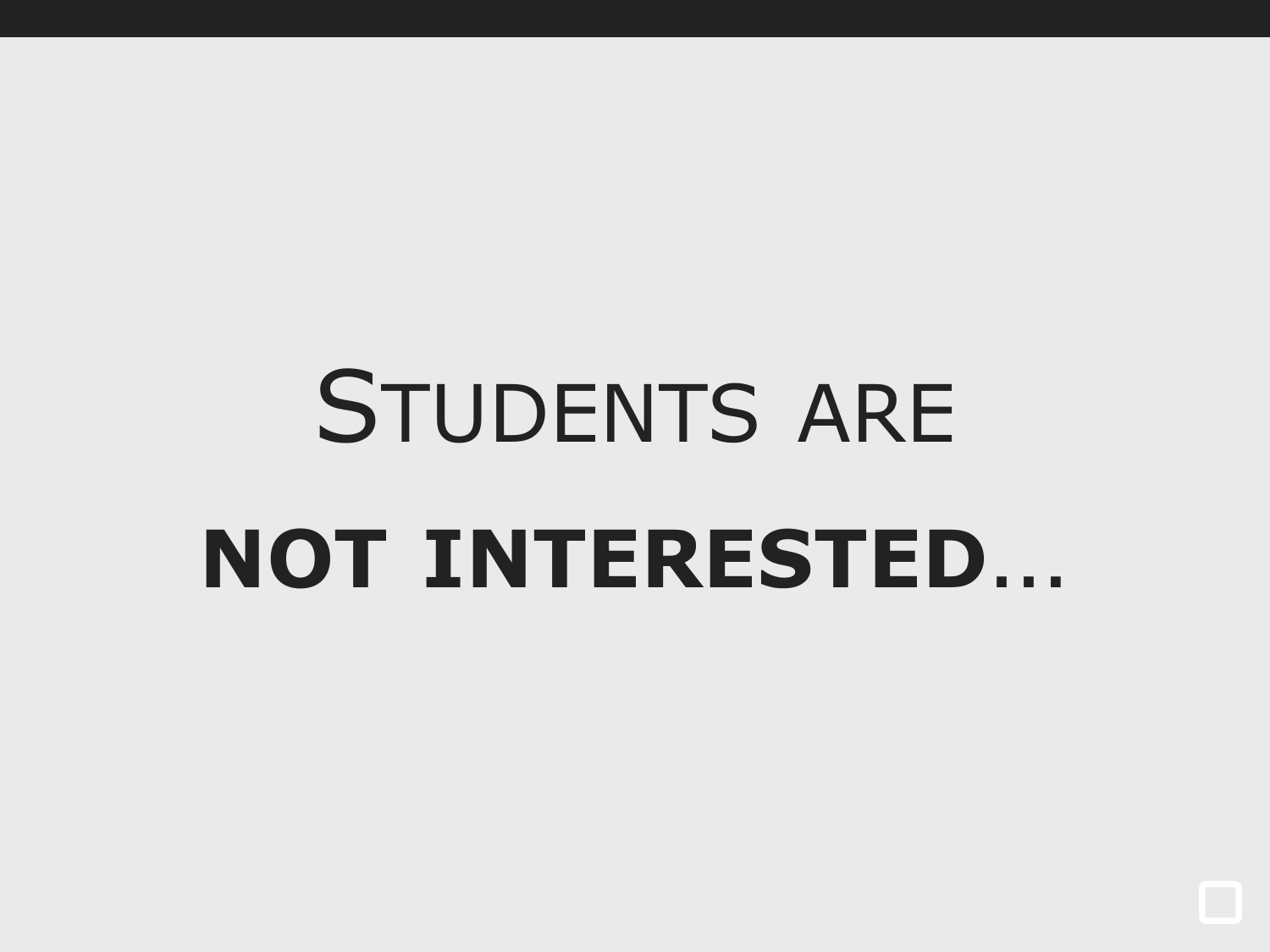# STUDENTS HAVE **NOT BEEN INTERESTED!**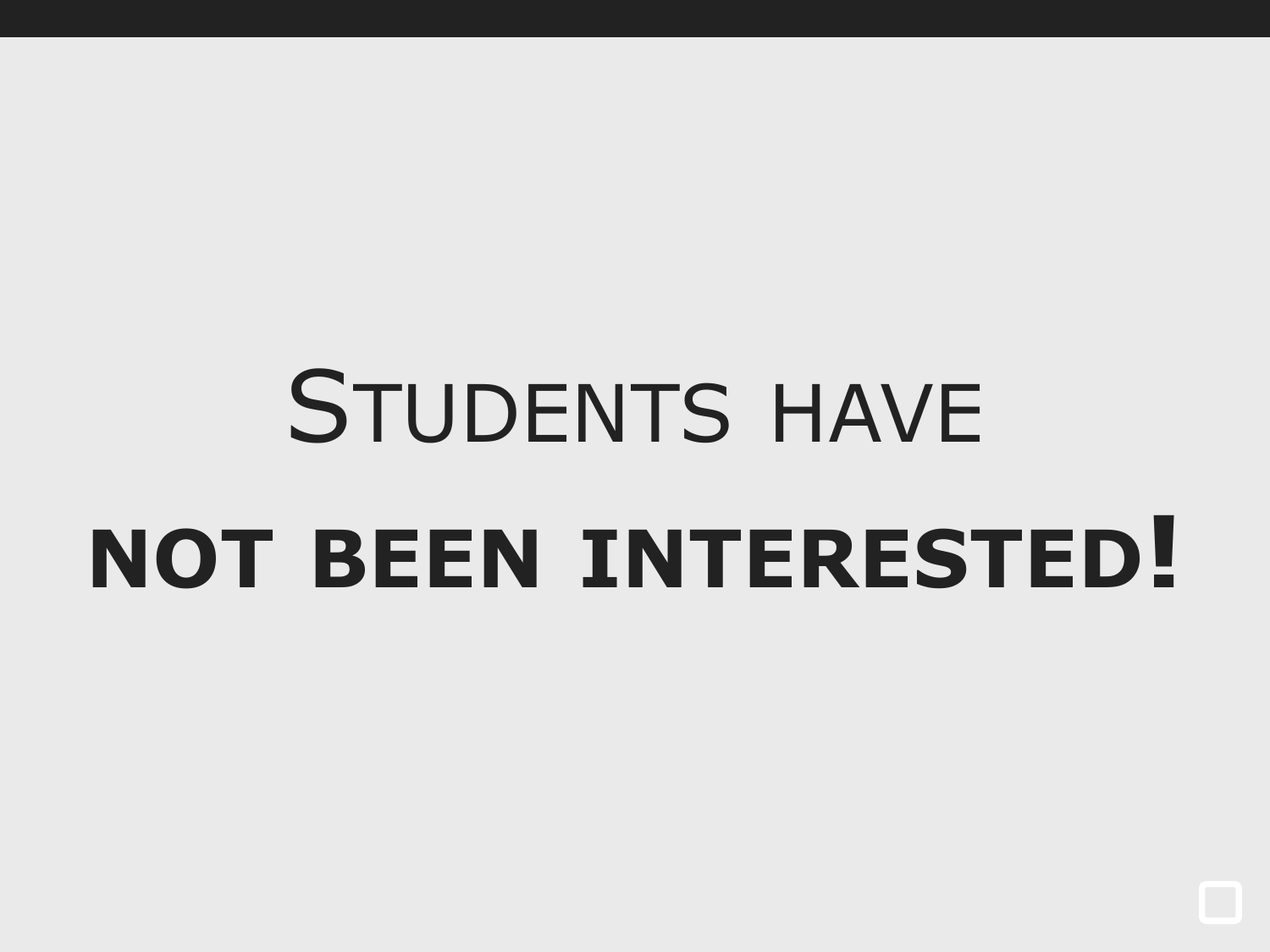### **Languages,** learning in schools

33 YEARS **{**

#### 1964 BASIC

#### 1970 PASCAL

1972 C

1983 C++

OUR DAYS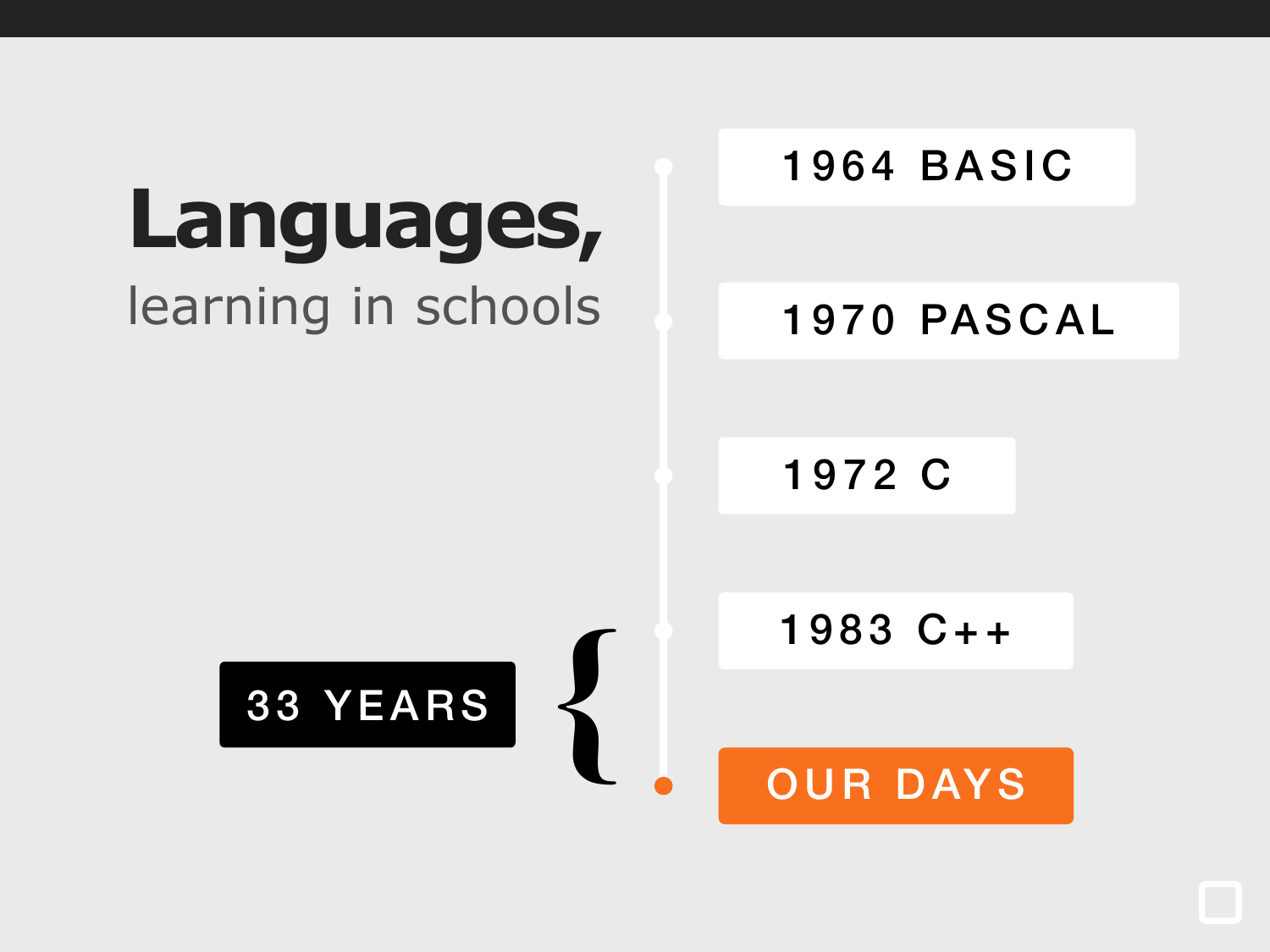# BUT PROGRAMMING IS **USEFUL**!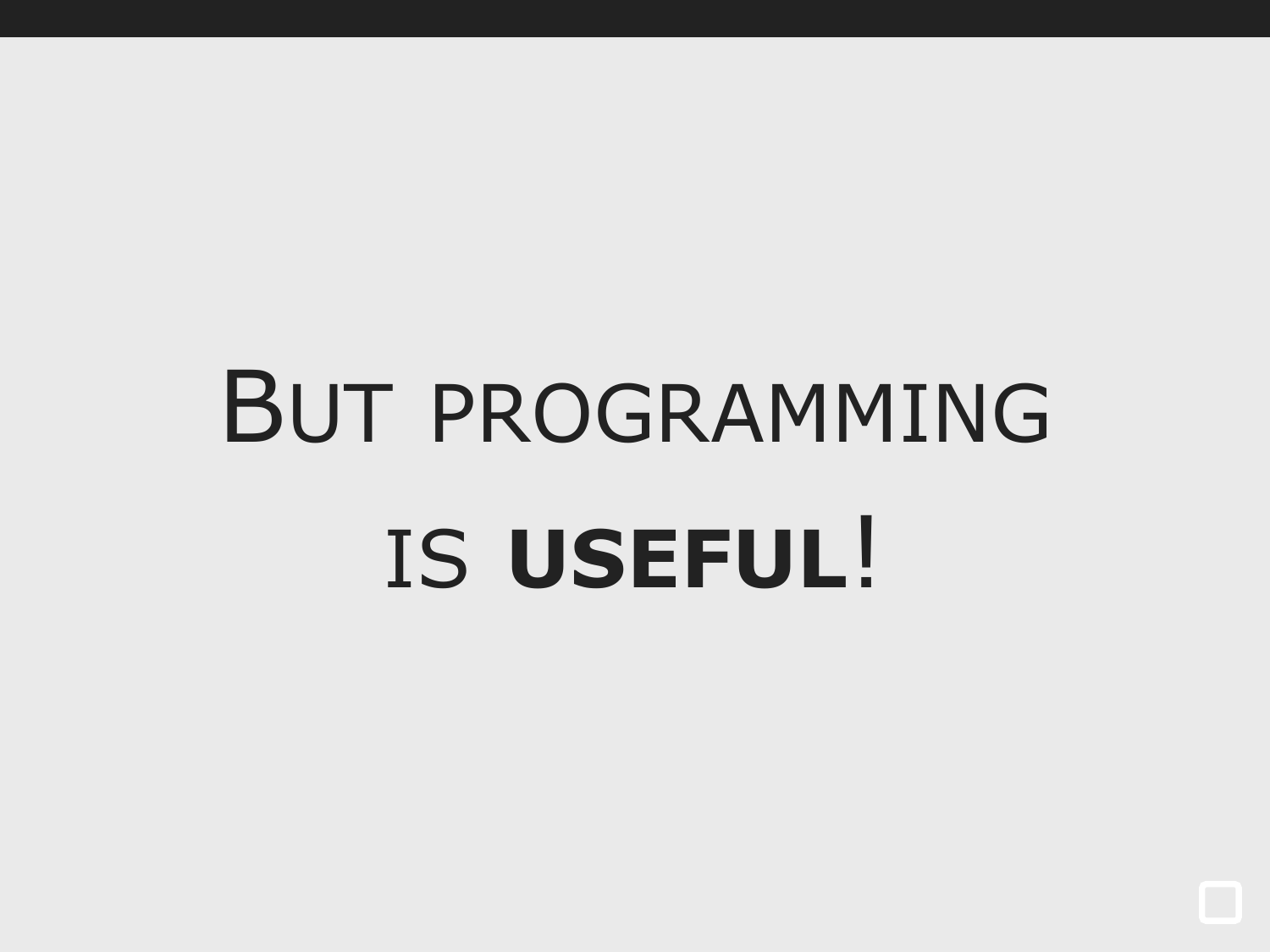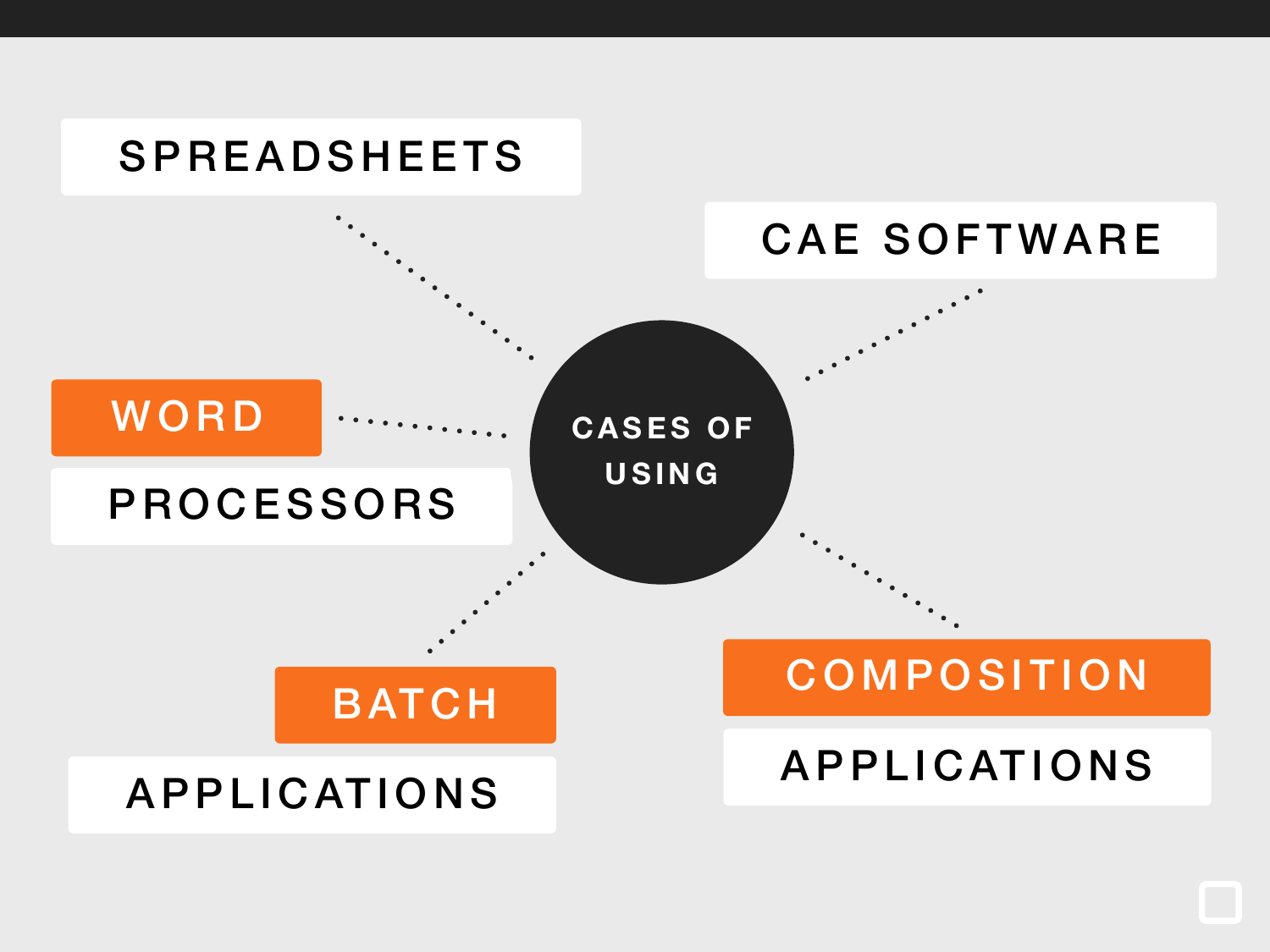# PROGRAMMING IS **AN INSTRUMENT**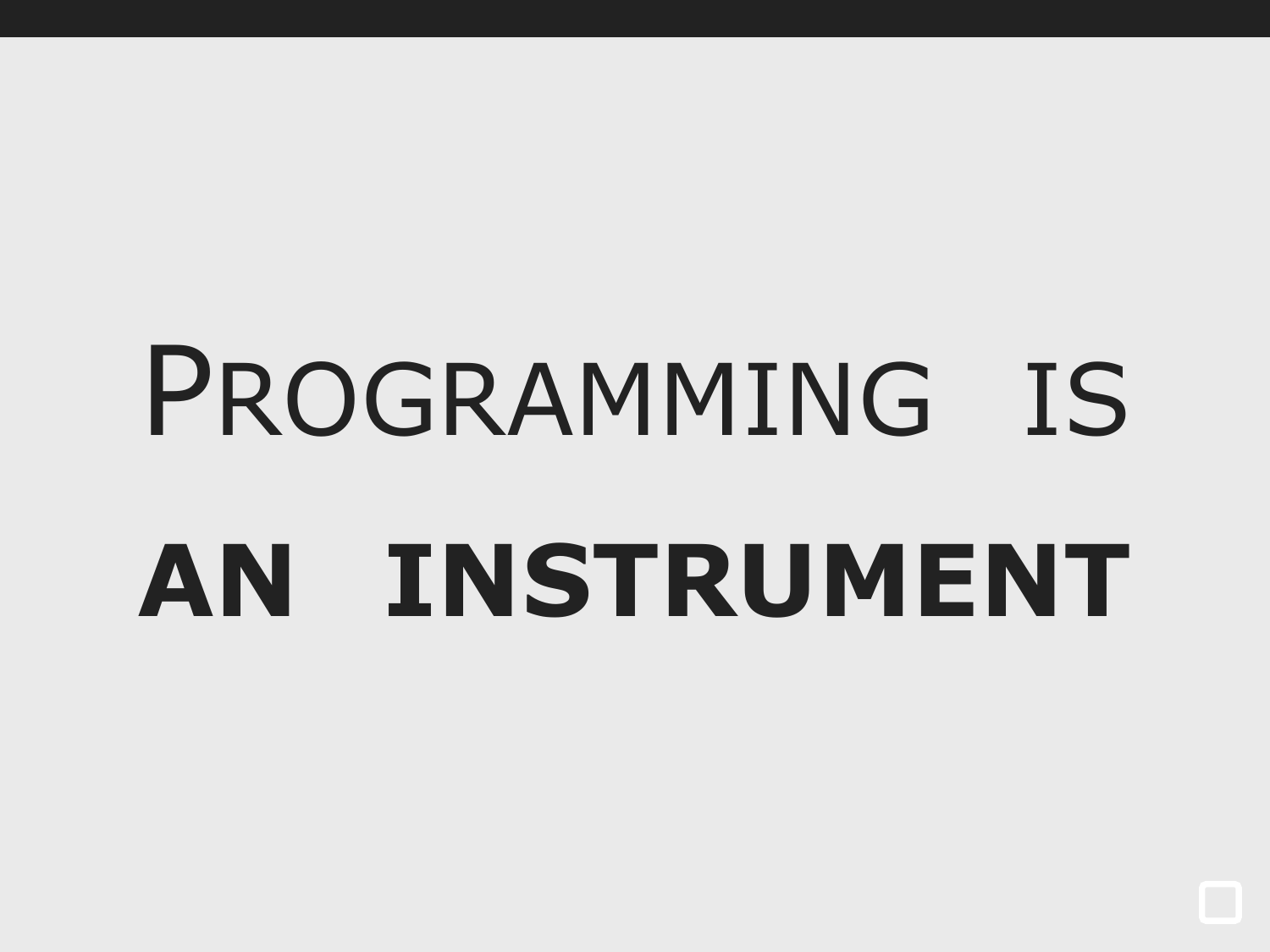### **SIMPLE TASK**

- •Create a sequence **from 1 to 1000**.
- Form **the sum** of its elements.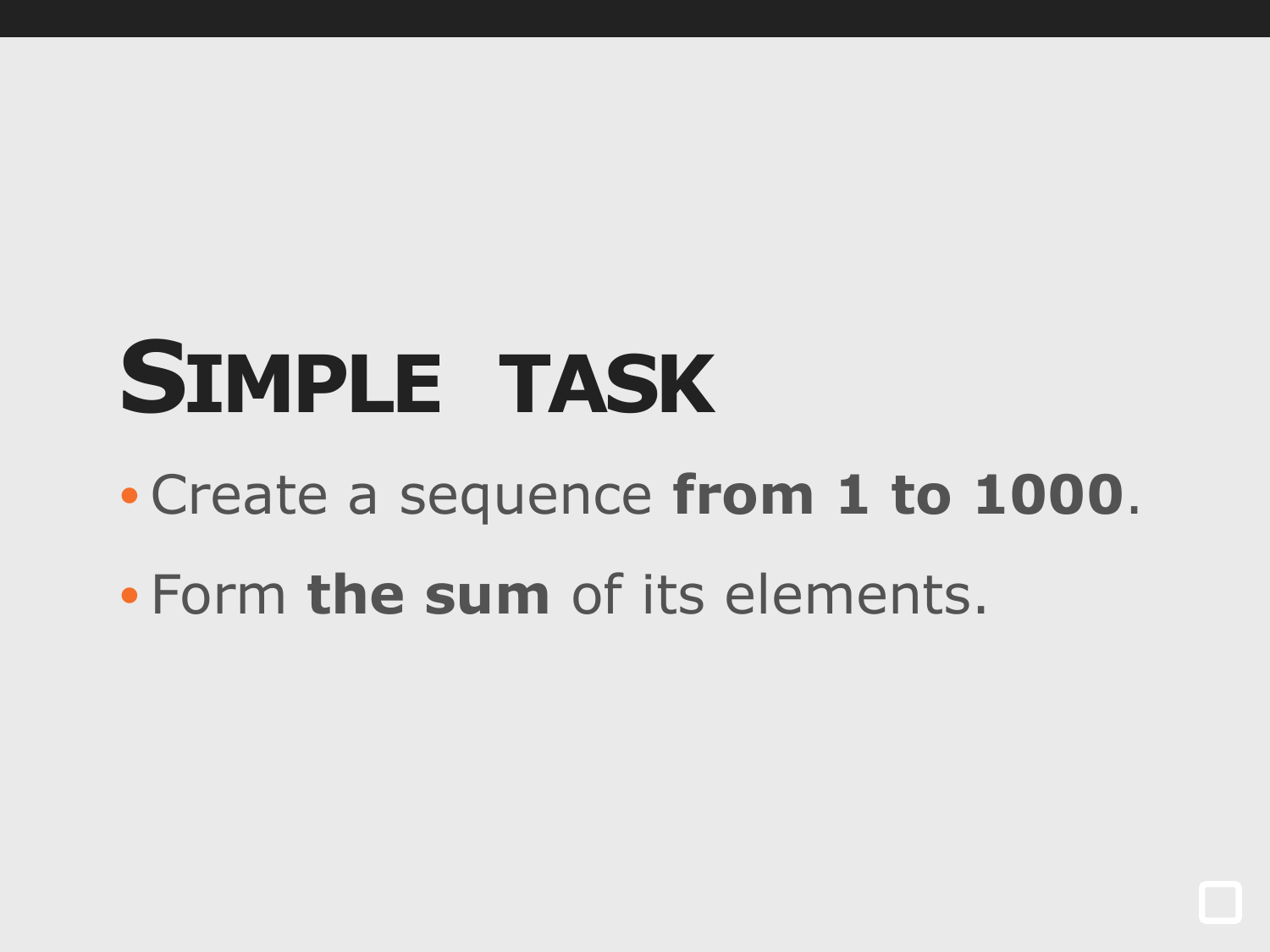### **C++ SOLUTION**

**#include <iostream>**

```
using namespace std;
```

```
int main(){
   int n = 1000;
   int *sequence = new int[n];
   int sum = 0;
  for(int i = 0; i < n;){
      sequence[i] = ++i;
    }
  for(int i = 0; i < n; i++){
      sum += sequence[i];
    }
   cout << sum << endl;
   delete []sequence; 
   return 0;
}
```


#### 202 CHARACTERS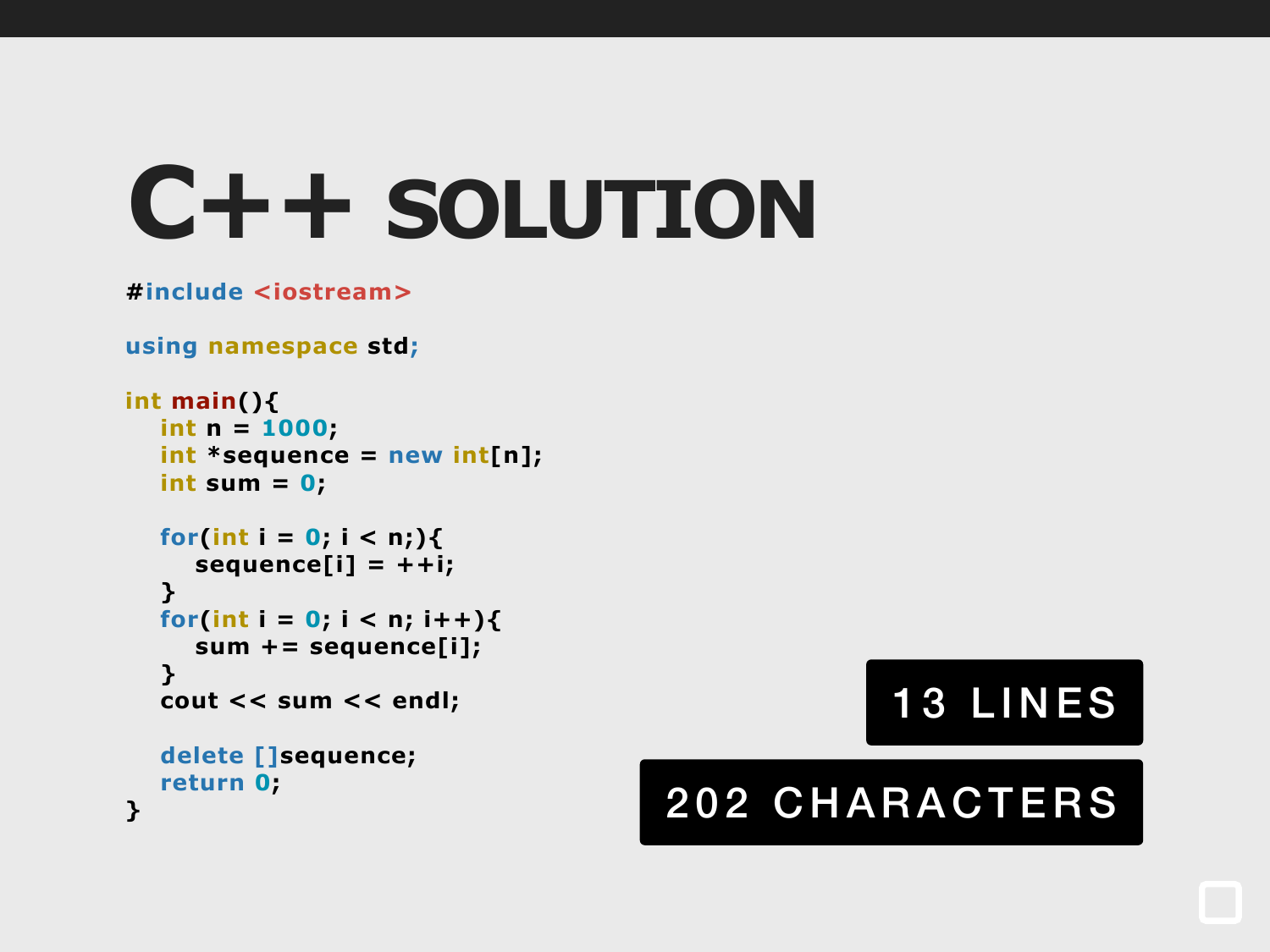### **C++ SOLUTION**

#### **#include <iostream>**

```
using namespace std;
```

```
int main(){
   int n = 1000;
  int *sequence = new int[n];
  int sum = 0;
  for(int i = 0; i < n;){
     sequence[i] = ++i;
  }
  for(int i = 0; i < n; i++){
     sum += sequence[i];
  }
  cout << sum << endl;
```

```
 delete []sequence; 
 return 0;
```
**}**

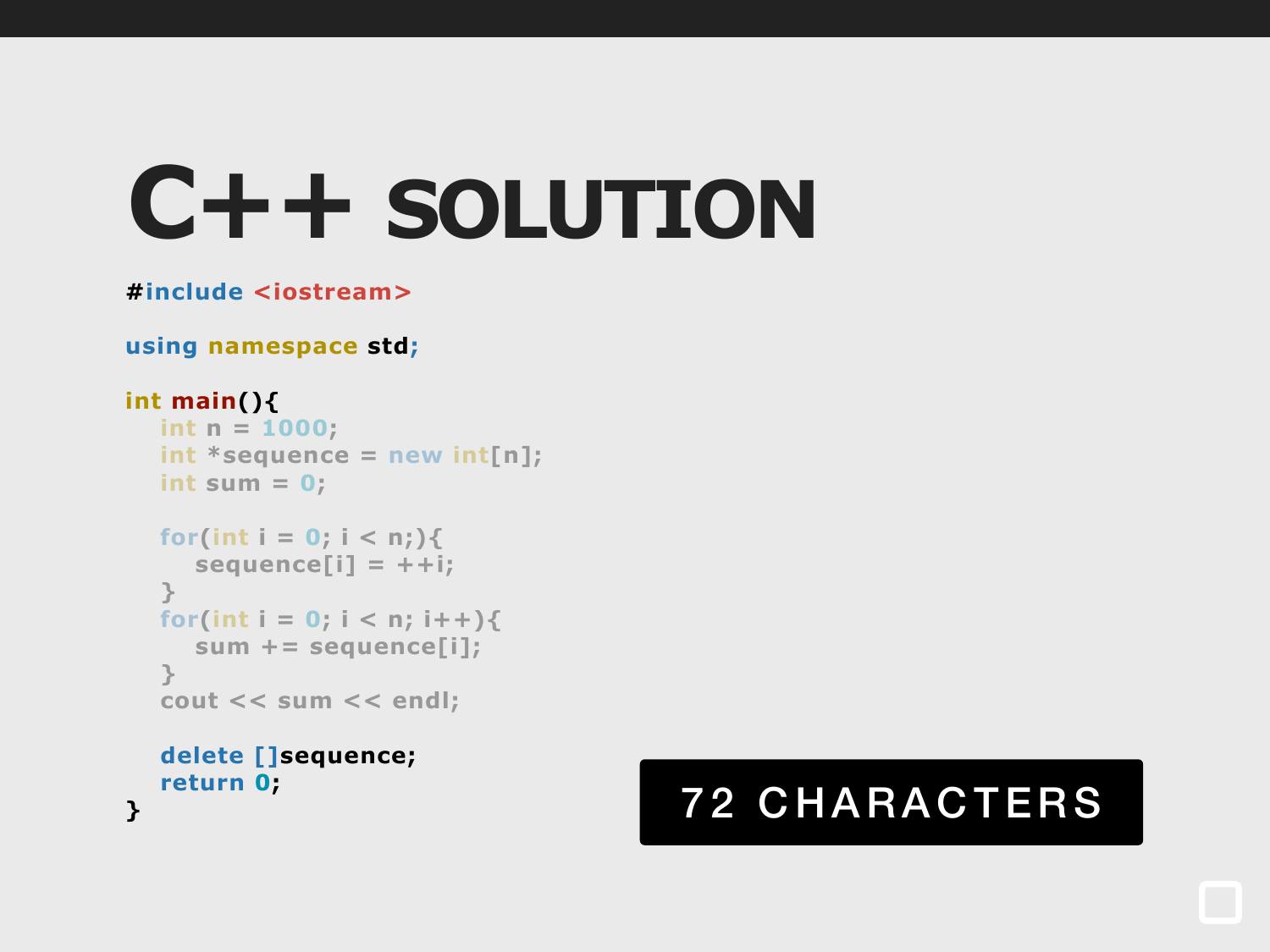### **REAL C++ SOLUTION**

```
#include <vector>
#include <numeric>
#include <iostream>
#include <algorithm>
```

```
struct c_unique{
   int current;
   c_unique(){current = 0;}
   int operator()(){return ++current;}
}UniqueNumber;
```

```
int main (){
   std::vector<int> seq(1000);
```

```
 std::generate(seq.begin(), seq.end(), UniqueNumber);
 std::wcout << std::accumulate(seq.begin(), seq.end(), 0) << std::endl;
```

```
 seq.clear();
 return 0;
```
#### **}** 336 CHARACTERS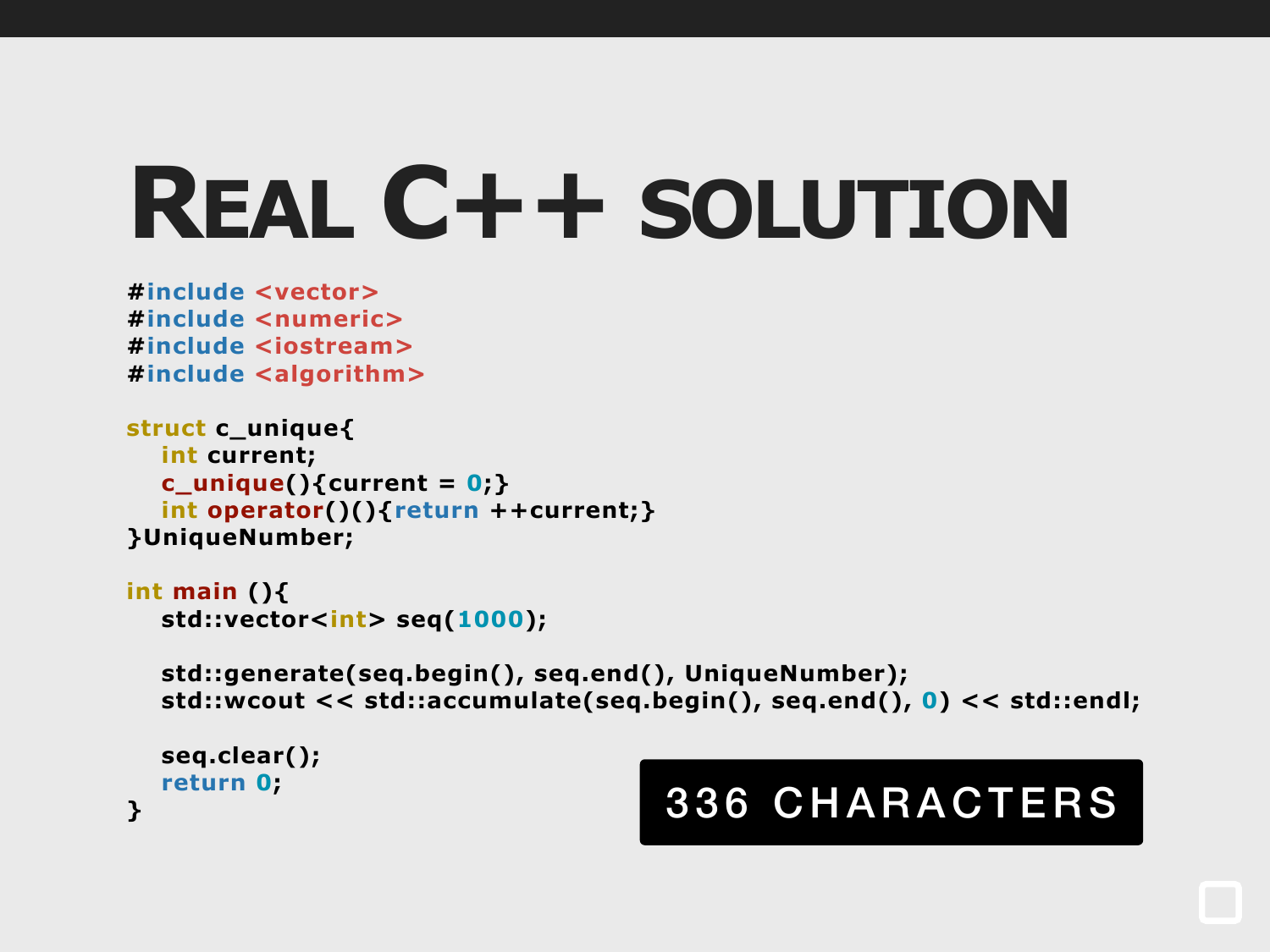#### **(1..1000).sum() GROOVY SOLUTION** 15 CHARACTERS

#### **sum [1..1000] HASKELL SOLUTION** 13 CHARACTERS

#### **sum([1:1000]) MATLAB SOLUTION** 13 CHARACTERS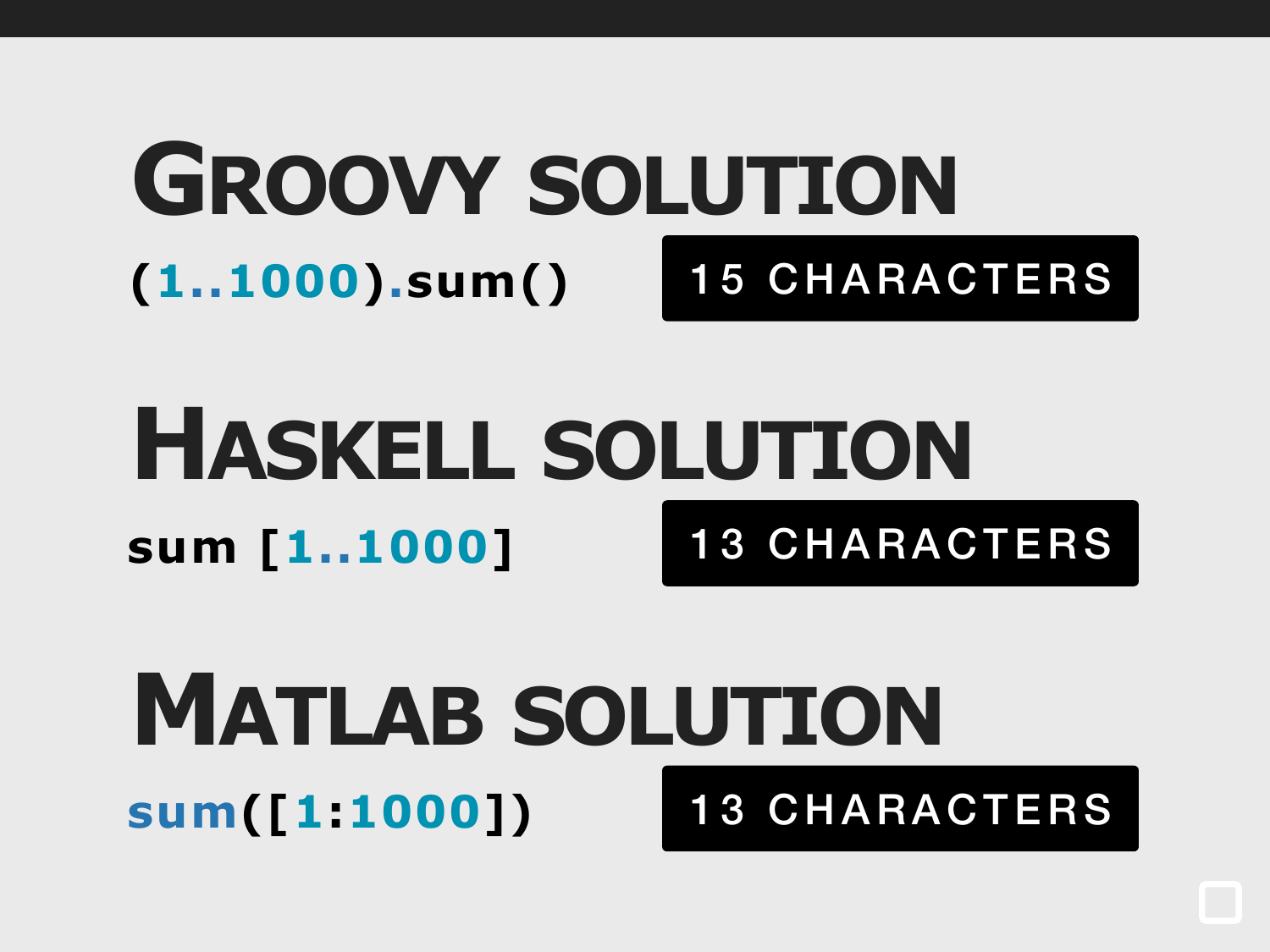# CHOOSE YOUR **INSTRUMENT**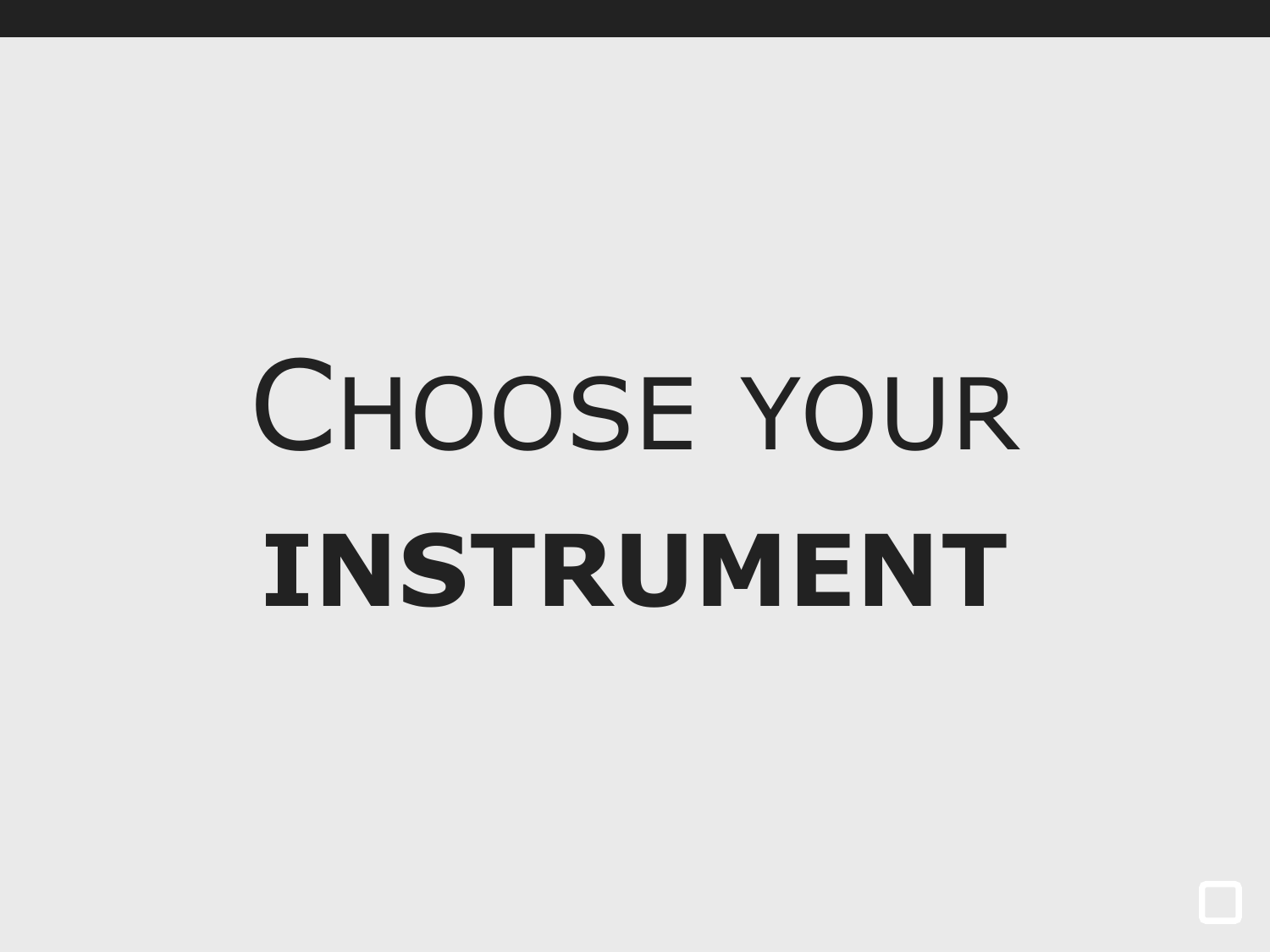ARRANGING PHOTOS

BASH

CREATING GUI

RED

MAKING A SERVER

ERLANG

CALCULATION

FORTRAN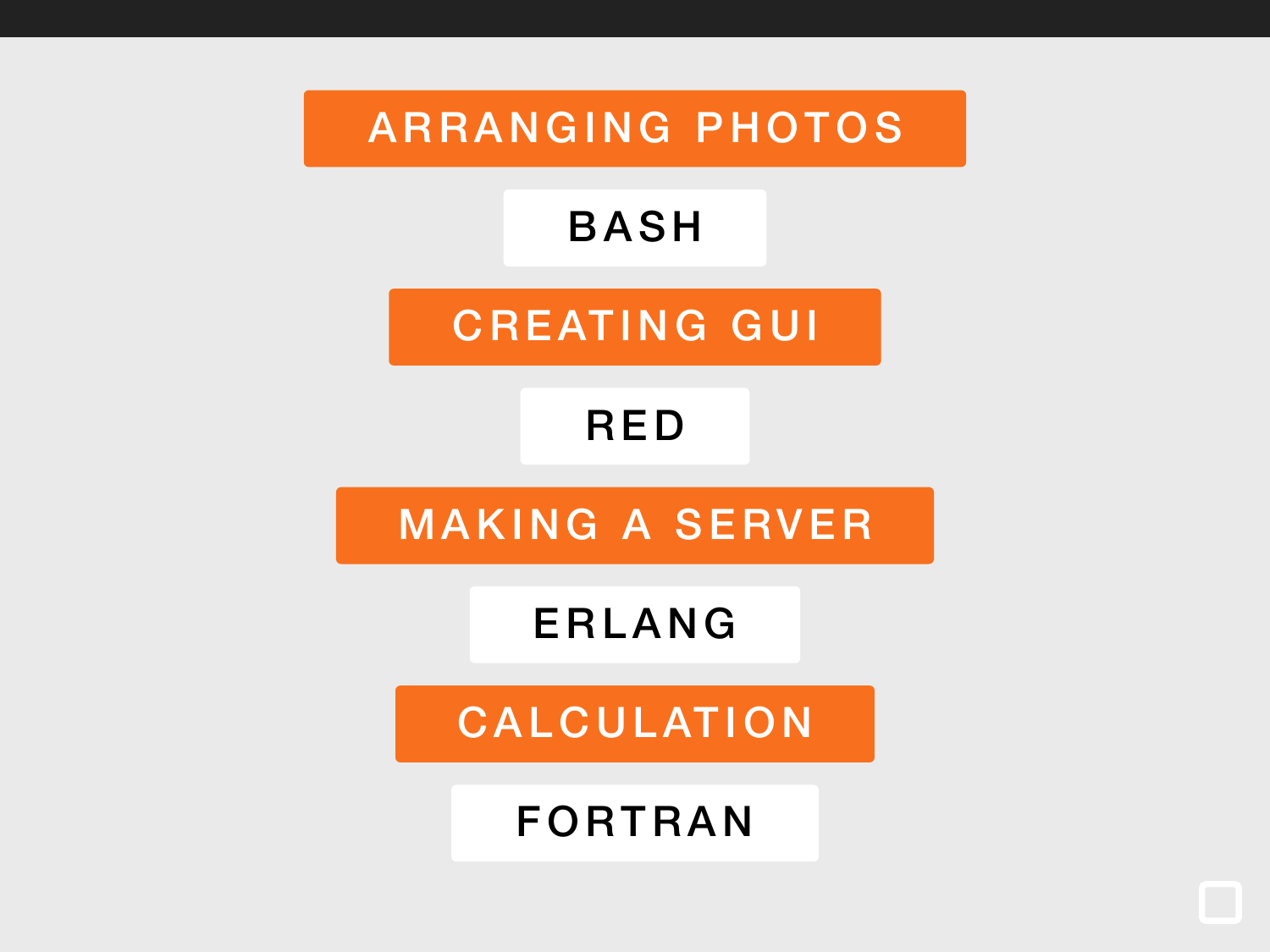ARRANGING PHOTOS

ACTIONSCRIPT

CREATING GUI

PYTHON

MAKING A SERVER

NODEJS

CALCULATION

RUBY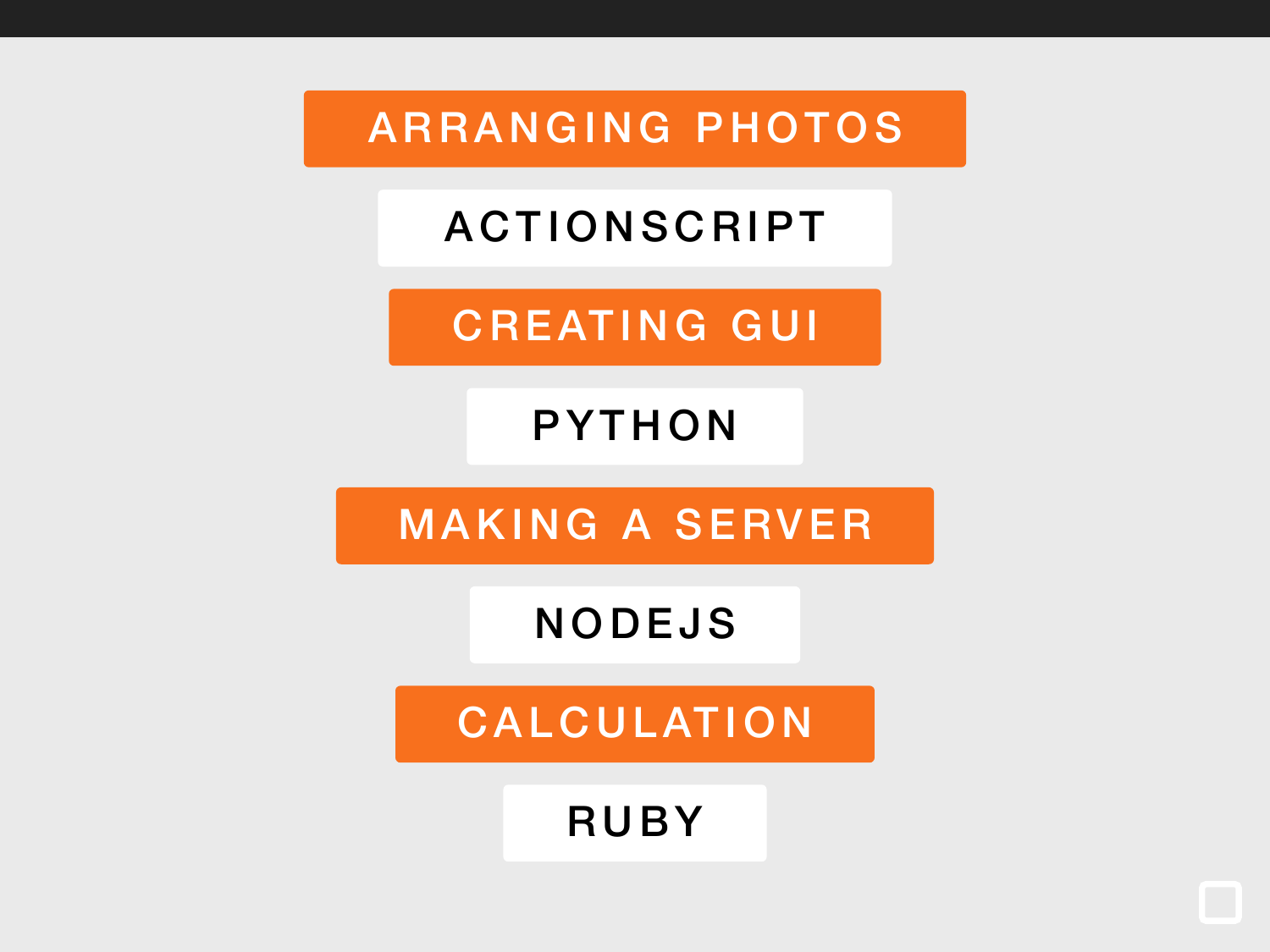# WHAT'S ABOUT **JAVASCRIPT**?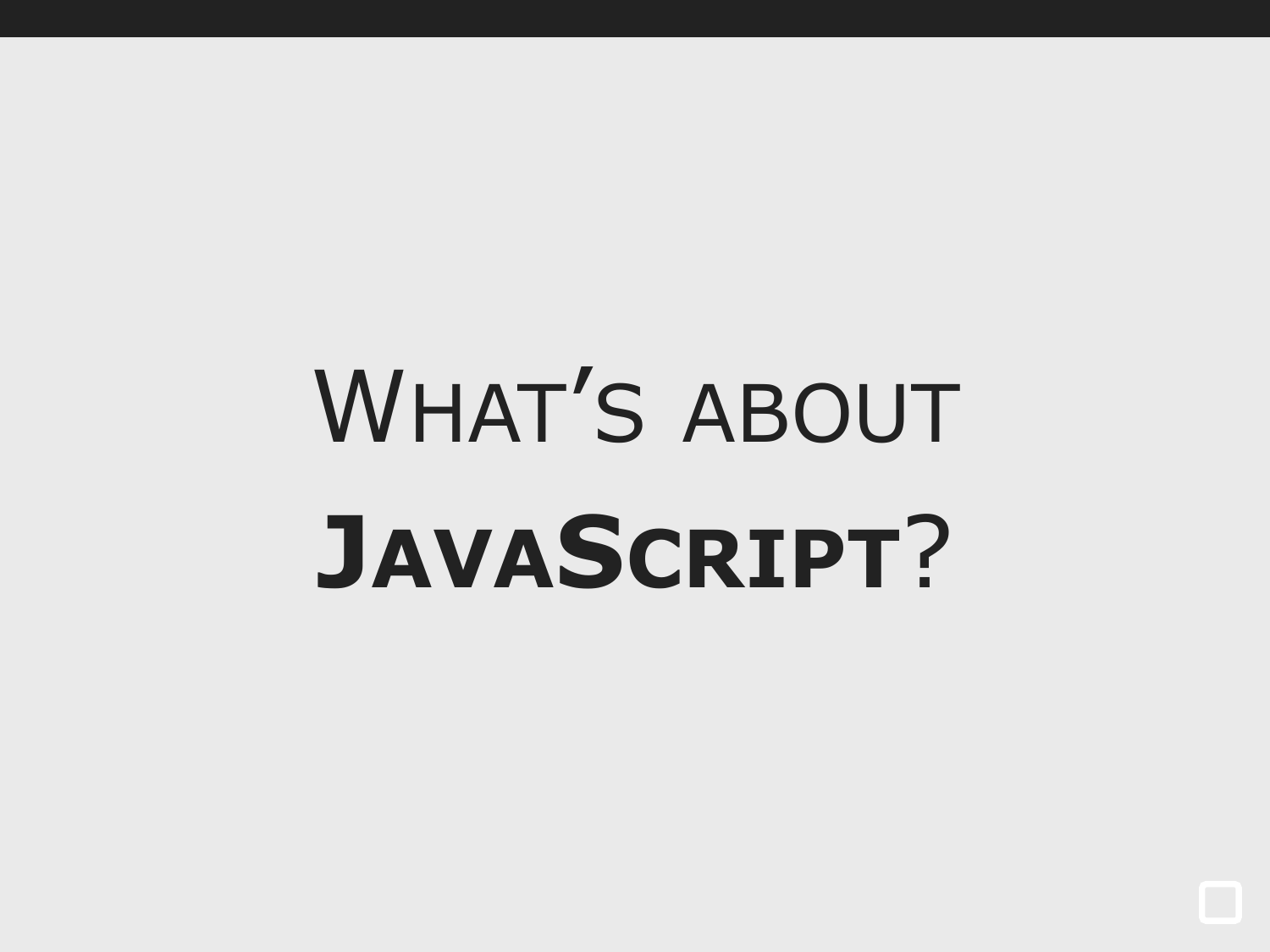





It's powerful.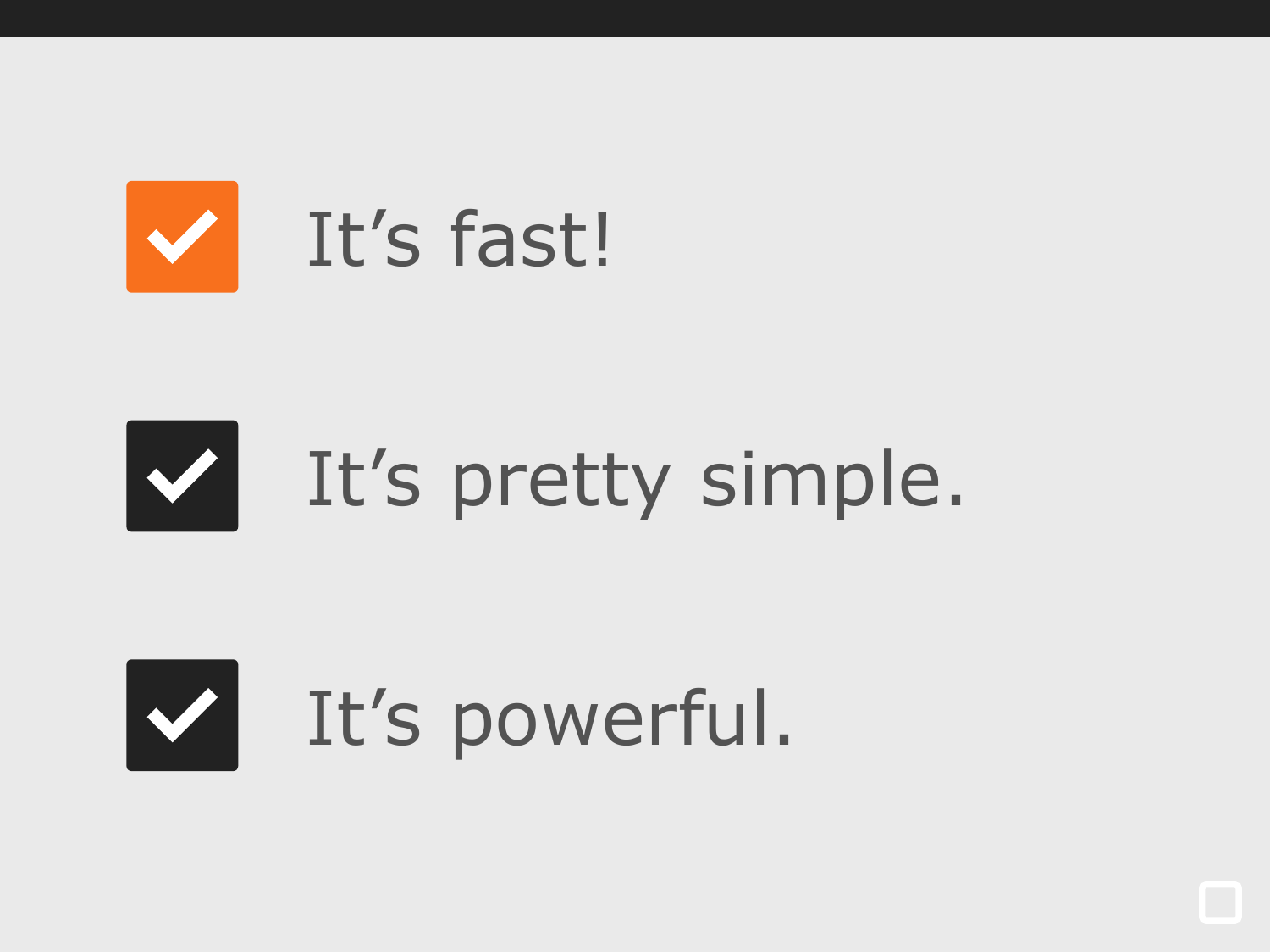

### +NODEJS

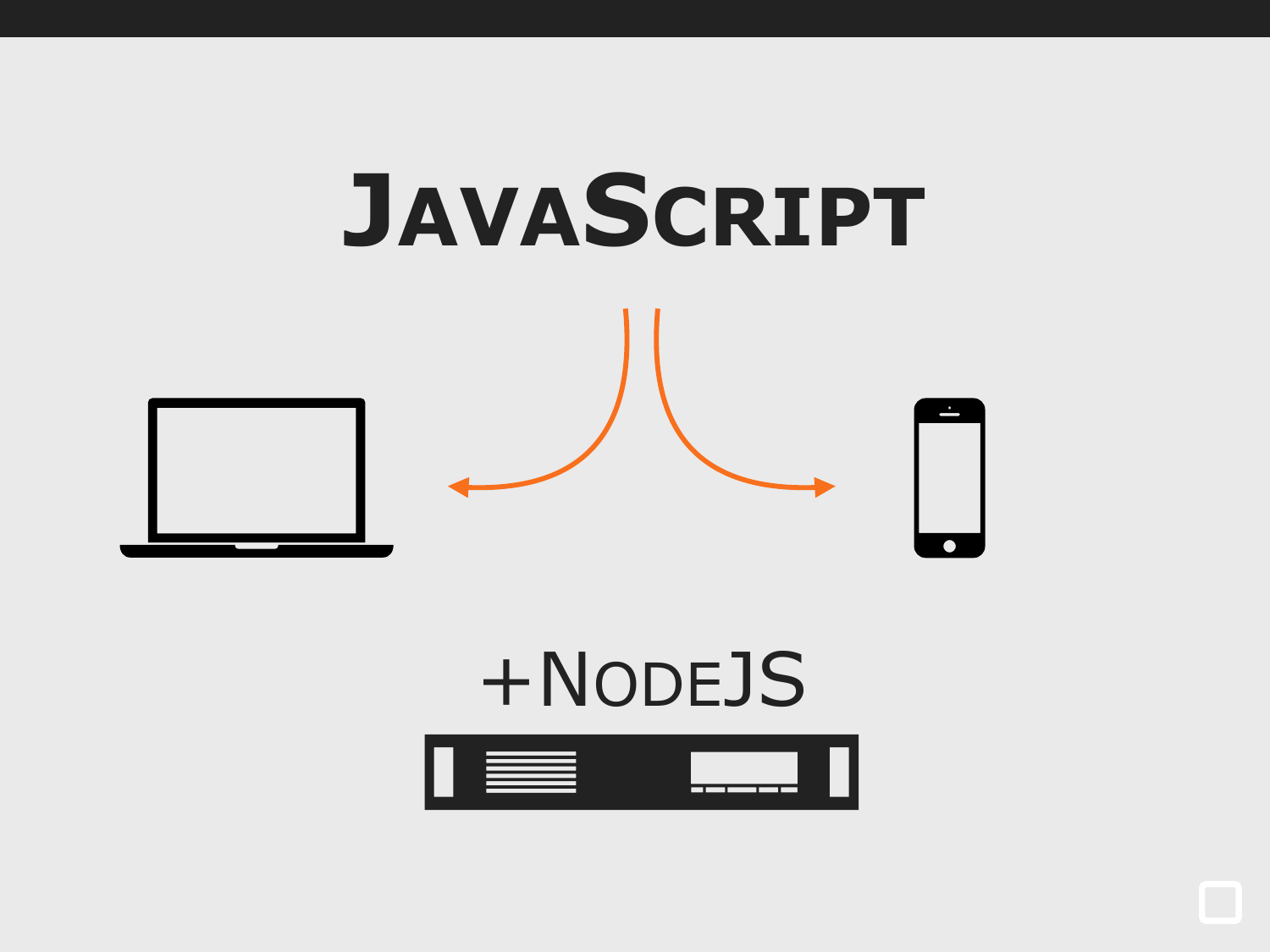### **VIRTUAL LABORATORY**

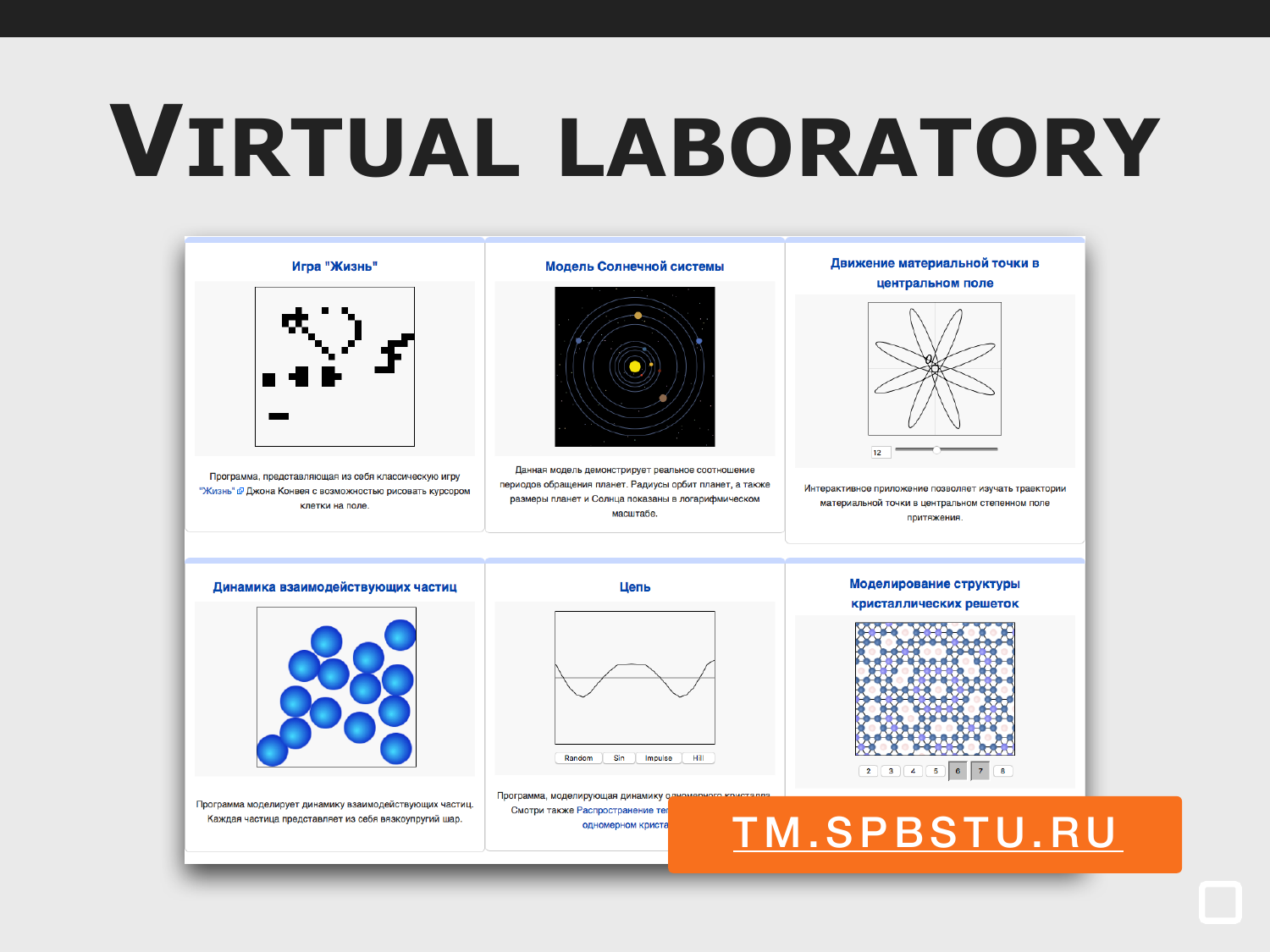### **JAVASCRIPT SOLUTION**

```
var sequence = [];
```

```
for(var i = 1; i <= 1000; ++i){
   sequence.push(i);
}
sequence.reduce(function(sum, value){
   return sum + value;
}, 0);
```
#### 114 CHARACTERS